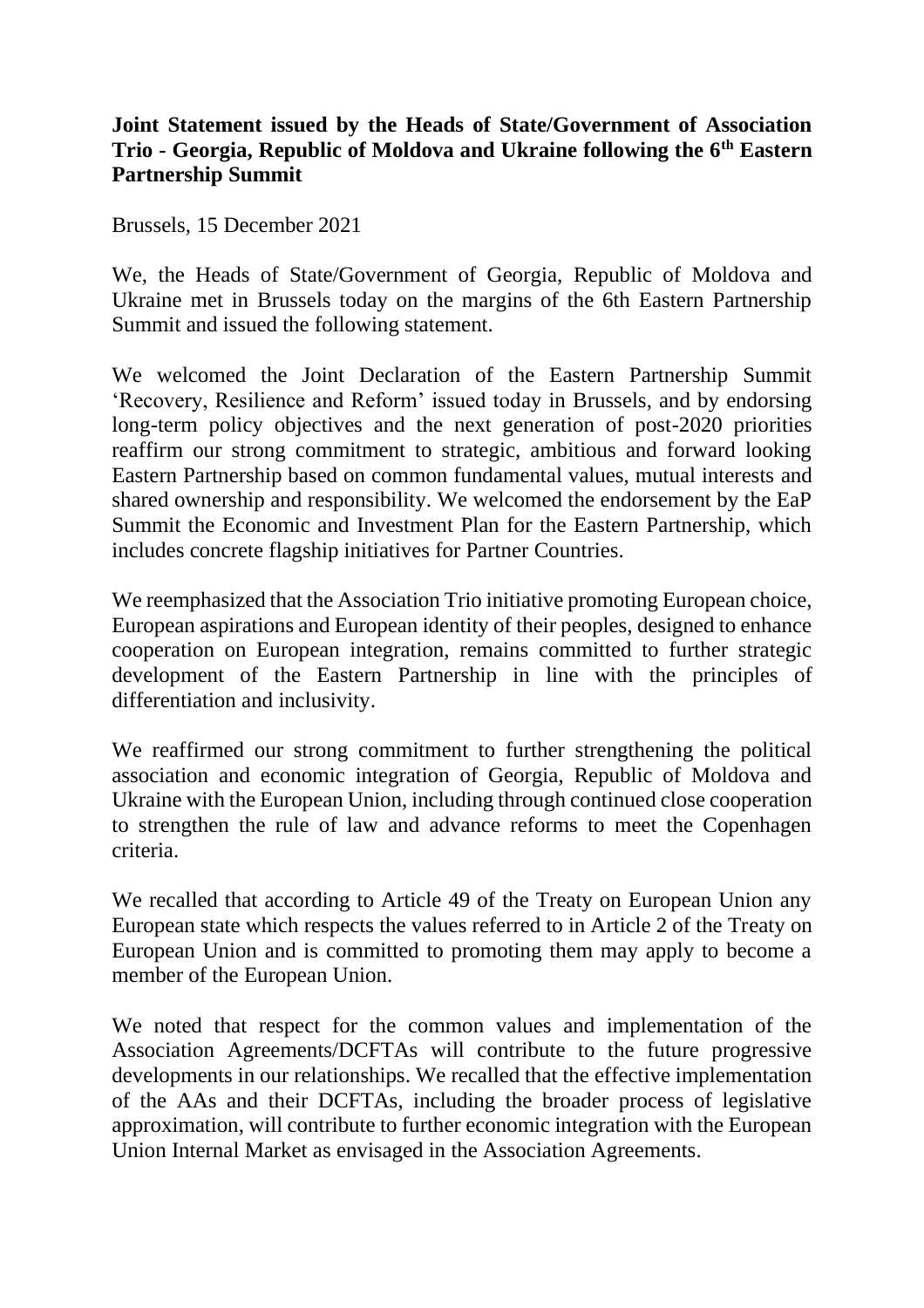We acknowledged the need to enhance cooperation of the Association Trio with the EU aiming at increased coordination among them on matters of common interest related to advancing the European Integration, including recognition of the European perspective of the Association Trio by the EU.

We emphasized that building on the positive experience of informal DCFTA ministerial meetings, the Association Trio is looking forward to extending enhanced sectoral cooperation with the EU to other areas in particular green and digital transitions, connectivity, energy security, justice and home affairs, strategic communication and healthcare.

We expressed our interest in deepening cooperation of the Trio countries with the EU with the aim of integration into the EU Digital Single Market, including by means of participation in Digital Europe, Connecting Europe Facility as well as reducing roaming charges between the EU and the Association Trio.

We are ready to make all efforts to enhance cooperation with the EU including at the high level in order to strengthen European energy security to make full use of existing gas transmission routes, full application of the EU legislation, synchronization of electricity networks and preventing usage of energy as a weapon.

We noted the need of enhancing connectivity and transport links between the EU and the Association Trio including through road transport market liberalization, developing transport corridors as well as realization of joint infrastructure projects with support of Eastern Partnership Economic and Investment Plan.

We acknowledged that dramatic changes of the situation in the Eastern Partnership and Black Sea region since the 5th Eastern Partnership Summit in 2017, including security, energy, health and other emerging challenges should be collectively addressed by the Partner countries in close cooperation with the EU. We emphasize that continuous destabilisation and violations of the principles of international law in many parts of the EaP region pose a serious threat to peace, security and stability in Europe. We welcomed EU's active efforts in conflict resolution and confidence building processes and called for its strengthened role in facilitation of peace and stability in the EaP region using all available instruments including relevant restrictive measures when necessary. We called on the EU leaders to address these issues at the meeting of the European Council on 16 December 2021.

We recalled that Russia's annexation attempts and illegal occupation of the territories of Georgia, its aggression in the east of Ukraine and temporary occupation of Crimea as well as the unresolved conflict in the Transnistrian